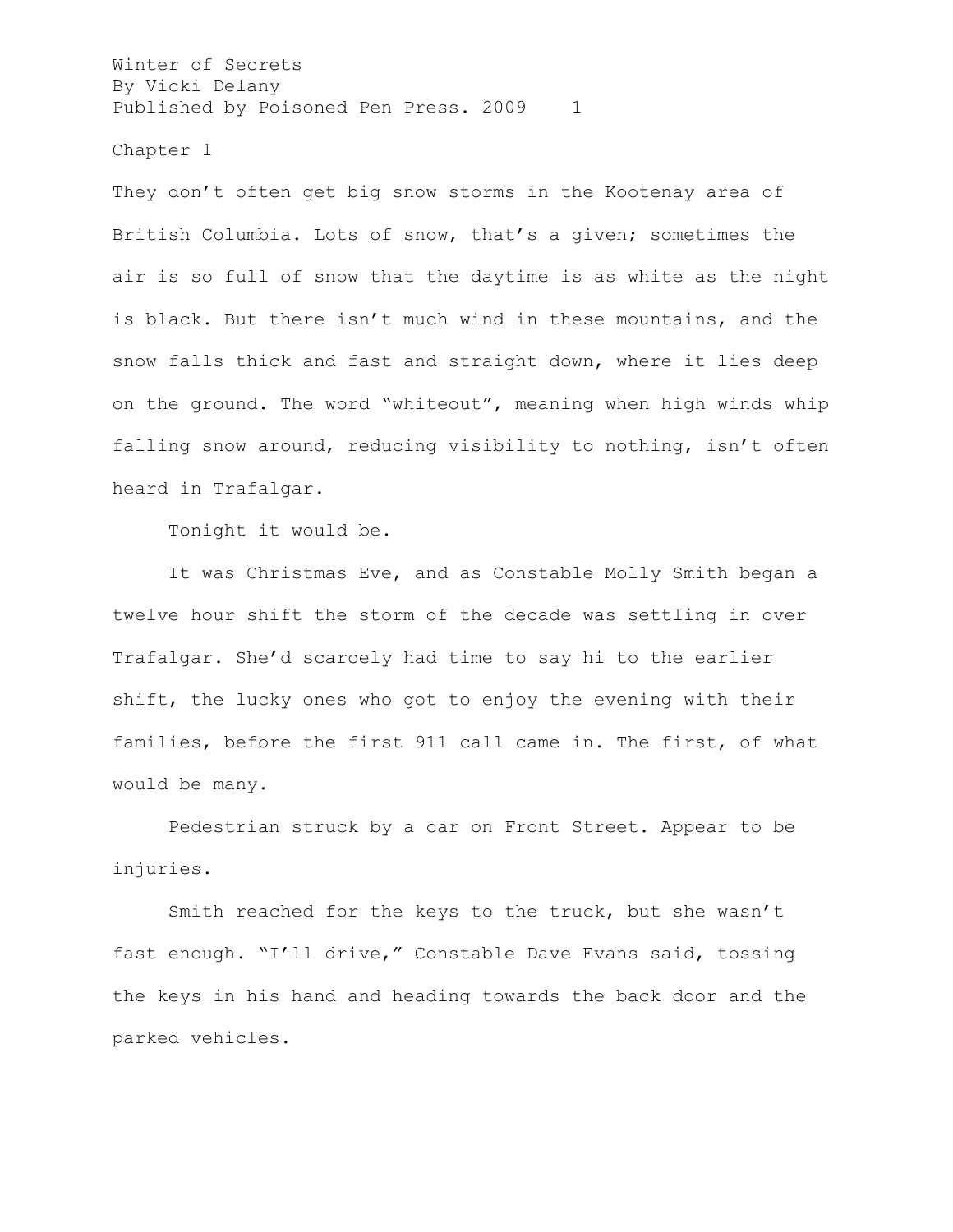"You'll be with Evans tonight," Sergeant Caldwell, the shift supervisor, shouted after her. "It's going to be rough in this. And it's supposed to get worse."

Grumbling under her breath, Smith climbed into the passenger seat. Evans flicked on the wipers to get rid of the snow that accumulated since the vehicle had been parked. Which hadn't been long: the truck had turned in as she'd walked up the steps to the station.

Caldwell's prediction came all too true, and Smith and Evans spent their Christmas Eve running from one call to another.

Cars in the ditch. Cars spinning out of control in the middle of the highway. Pedestrians slipping and sliding all over the place. Holiday revelers who'd started into the Christmas cheer a bit too early, and too heavily, but thought they could still drive.

In late December, in a town surrounded by mountains, it was dark before four-thirty. The night was a strange shade of shifting white as the lights of cars and homes and streetlamps reflected off snow cutting through the black sky in nearhorizontal slashes. The snow was blinding; there were times when Smith could barely see the front of the truck as they drove.

The radio crackled with activity, everyone was out, and even Caldwell had grabbed a car and was answering calls.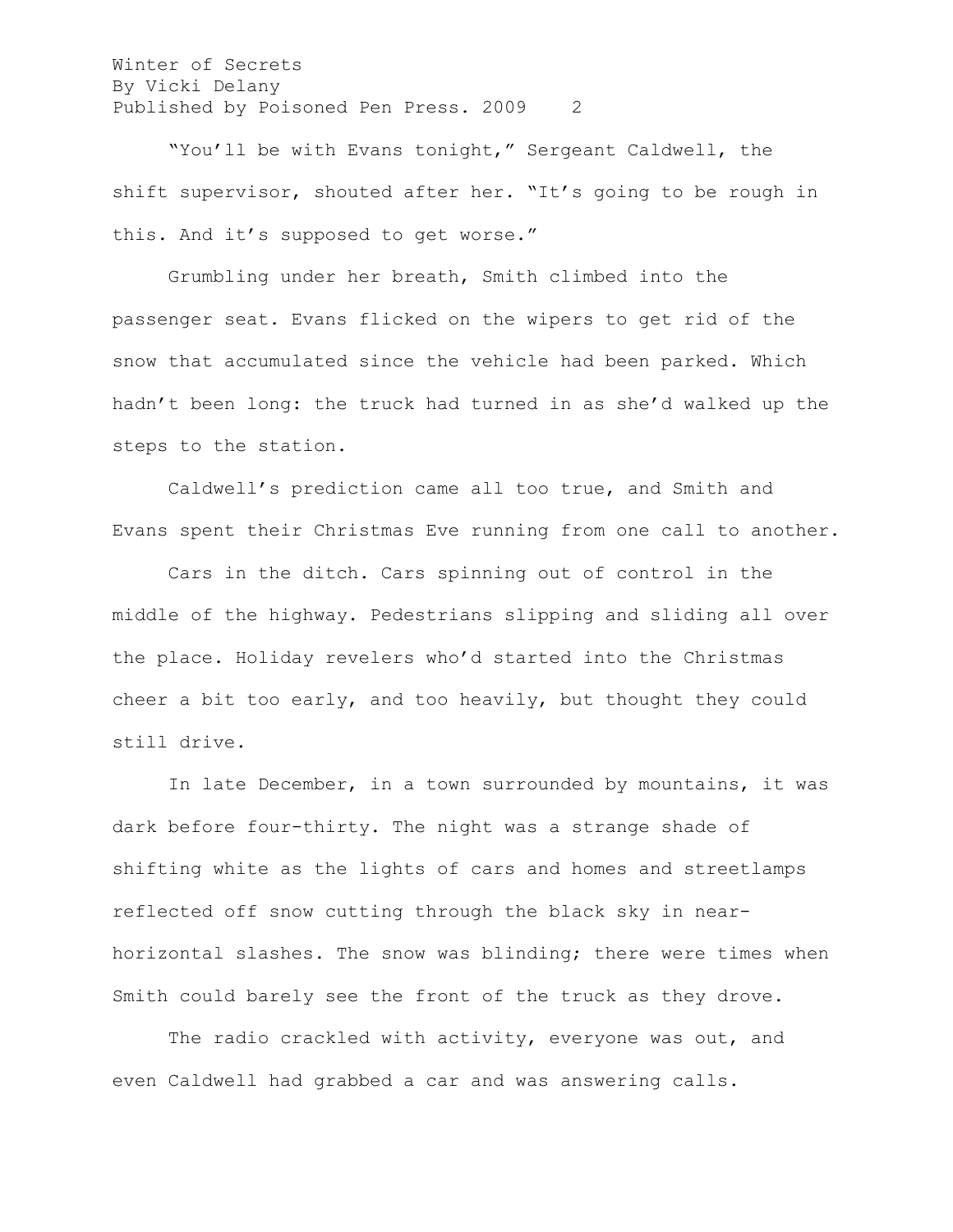A few minutes before midnight they were called to an accident on Cottonwood Street.

Smith and Evans arrived to find a fender bender. Two vehicles, a top of the line, fully-loaded SUV, and a rusty old van, had met in the middle of the road. Not hard to do, as drifts of snow had reduced the road, one of the steepest in a town built on the side of a mountain, to a one-lane track.

When the police arrived, blue and red lights reflecting off falling snow like manic Christmas decorations, the drivers were standing in the road, inches apart, screaming in each other's faces. Additional yelling came from the ditch and Smith could see two women on the far side of the cars, waving arms. Wideeyed children peered through icy windows of the SUV. Cars began lining up in both directions, horns honking as drivers leaned out of windows.

Evans glanced at the clock on the dashboard. "Merry Christmas, Molly," he said. It was one minute past midnight.

"Let's go spread some seasonal cheer," she replied.

It was a battle just to get the truck door open, but she proved to be stronger than the storm. Snow and wind hit her full in the face. If it were possible, the power of the blizzard seemed to be increasing.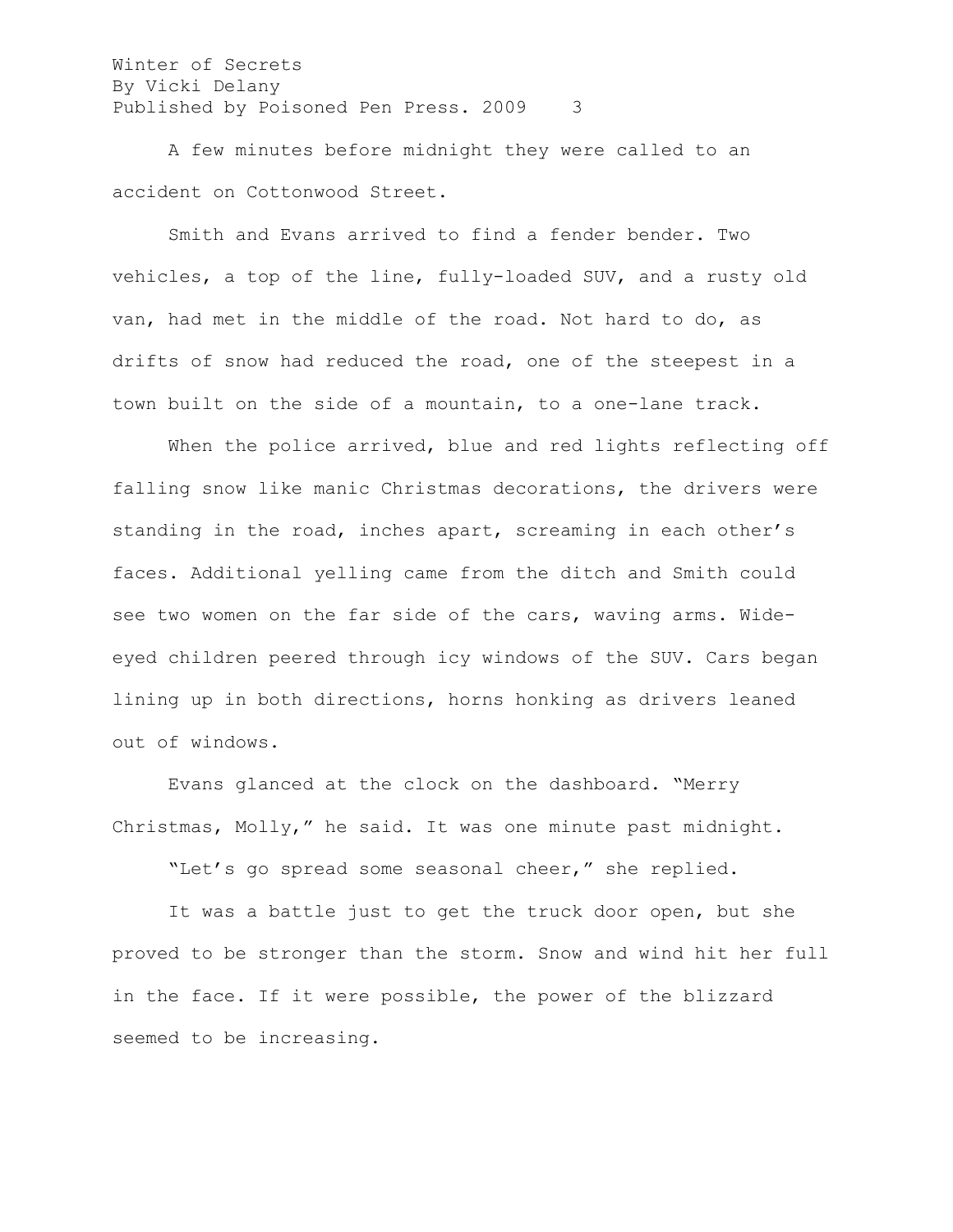Without discussion, Evans approached the arguing men and Smith walked around the cars. The two women stopped fighting at the sight of the police officer, trying to keep her footing in the calf-high drifts lining the road.

"What's going on here?"

Whereupon the women resumed screaming, at each other and at Smith.

She wanted to ask them what had happened to their Christmas spirit. Instead she flashed a light into the back of the SUV. Two small, round white faces looked back at her.

"Why don't you get into the car, Ma'am. Your children seem distressed."

"They're fine," the woman snapped. She wore a beige fur coat, either real or a good fake, and leather gloves. Knee-high boots were planted firmly in the snow. Her chin-length blond hair was a wet mess and thick lines of black mascara ran down her face. "That fool came out of nowhere, and...."

"Don't you call my Ed a fool. If your goddamned husband had been watching where he was going he wouldn't have…"

"Wait in the car, please," Smith interrupted. "My partner's taking the details of the accident. Your children are bound to be upset and in need of some care."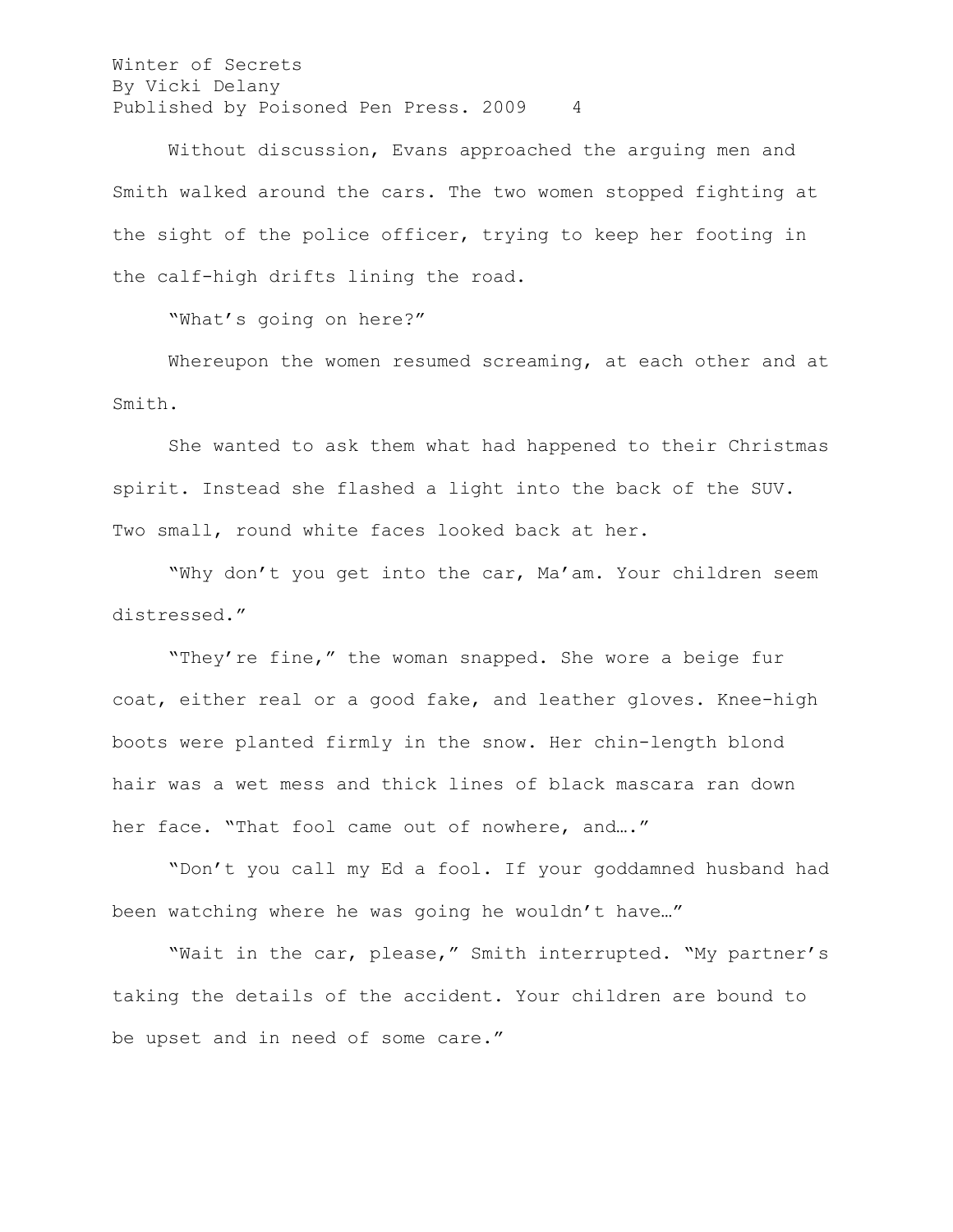The woman had the grace to look embarrassed. Her shoulders lost their fighting stance, and she put her hand on the SUV door. "You tell her, Molly," the other woman said. That was not helpful.

The fur-clad woman swung around. "What the hell's this? You're going to pin this on Roger because they're locals, is that it?"

"I'm not going to pin anything on anyone. You can look after your children or I'll radio for someone from social services to come and do it for you."

"You can't…"

"And as for you, Mrs. Morrison," Smith said, "if you don't get back into your vehicle, right now, and sit and wait quietly while Constable Evans talks to Mr. Morrison, I'll arrest you for interference. Decide ladies, but do it fast."

A tree groaned and let loose its full weight of heavy snow. A substantial portion of which found its way down the back of Smith's neck. Involuntarily, she yelped.

United in their anger at the female police officer, satisfied at her small bit of humiliation, the two women returned to their vehicles. Both doors slammed hard.

The radio at Smith's shoulder crackled. Two people were waving liquor bottles and screaming at each other outside the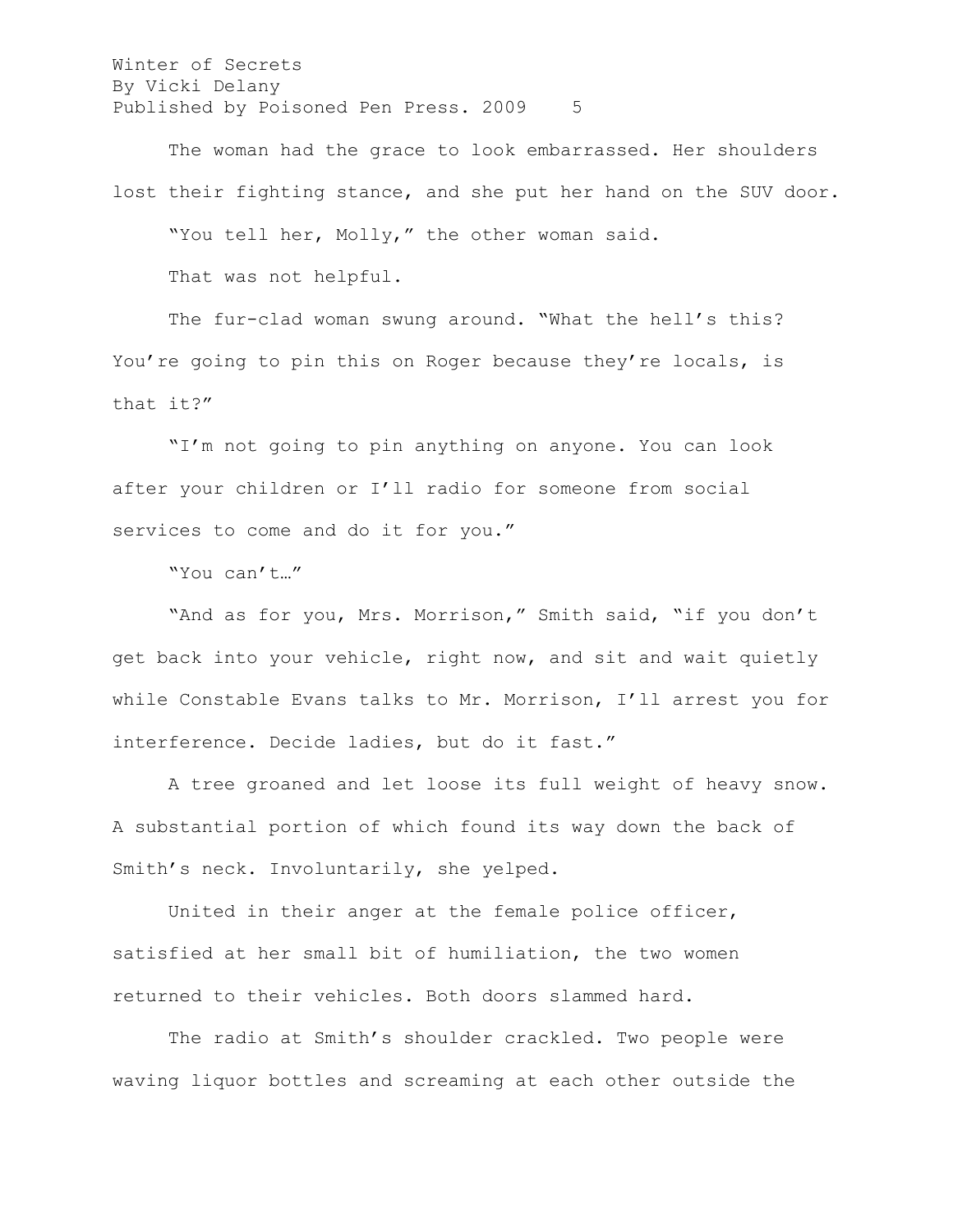variety store on Aspen Street. The caller reported that she knew them: the LeBlancs. Smith groaned under her breath. Them again. She'd been called to their house in the summer. Husband and wife each as drunk as the other, both of them off to spend a night in the cells. Police had been at that address at least once since. Tonight, Dawn Solway responded and said she'd take it.

Evans put his notebook into his coat pocket and told the men to move their cars. People trying to get past were getting restless, and a few figures stepped out of the swirling snow to see what was going on. There didn't seem to be enough damage to either car to prevent them from moving.

Grumbling, and with shouts of 'see you in court' and 'I'll sue you for everything you've got,' the men joined their families.

"Five-one?"

Smith answered the call. "Five-one here." "Car off the road at the bottom of Elm Street." "We're almost clear."

"The car has gone into the river."

"On our way. Move it, Dave, we gotta go. This could be a big one." She jumped into the truck, heart pumping. Evans climbed behind the wheel. "What we got?"

"Car in the river."